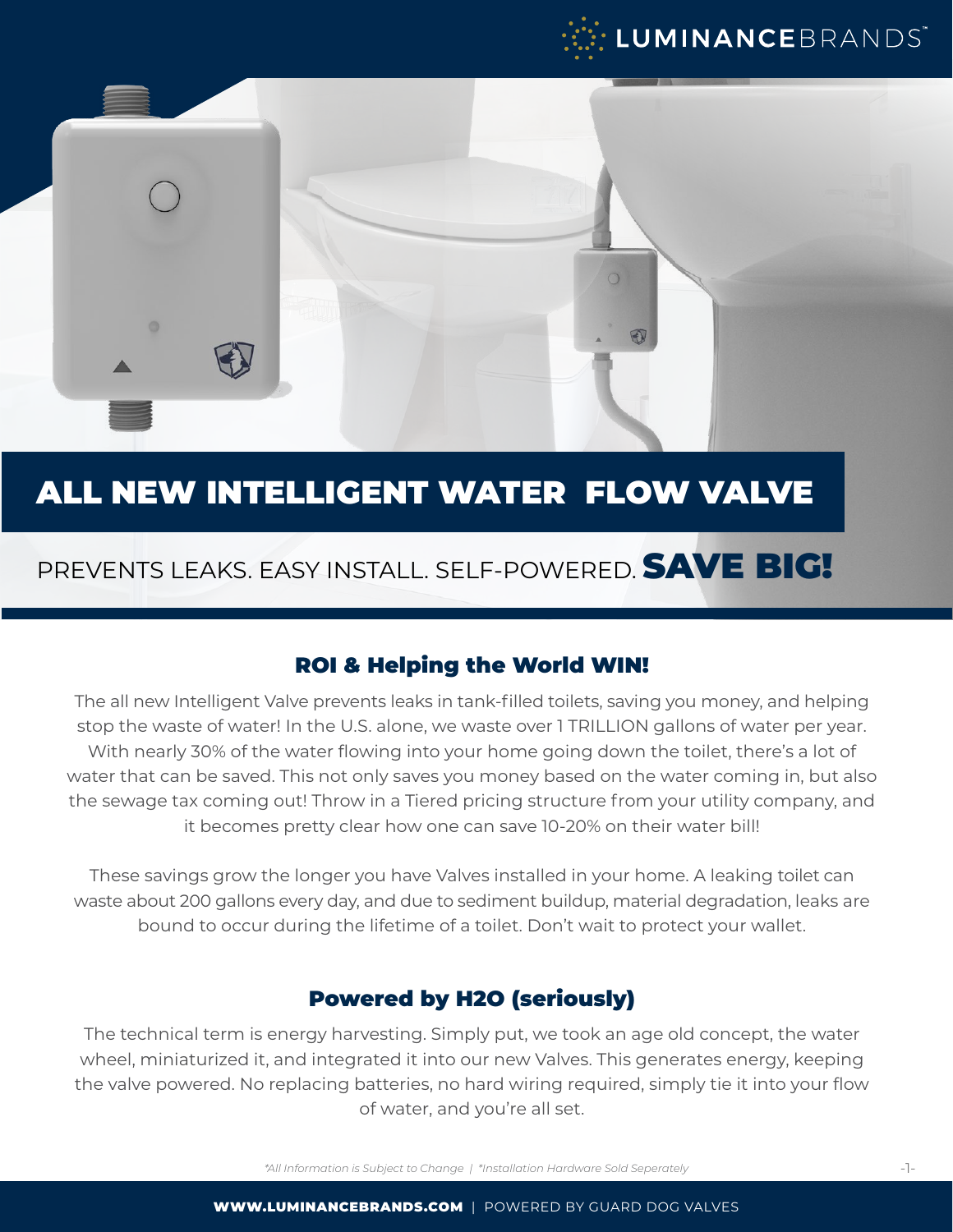# INTELLIGENT WATER VALVE

M-IWV

## Simple to Use

The motion sensor detects when a user is present, and allows water to flow to the toilet. No person = No water flow (aka no waste)

### Easy to Install

Our product can be installed in minutes, providing an easy transition to saving water!

## Take a Look Inside



## Motion Sensor

*\*All Information is Subject to Change | \*Installation Hardware Sold Seperately*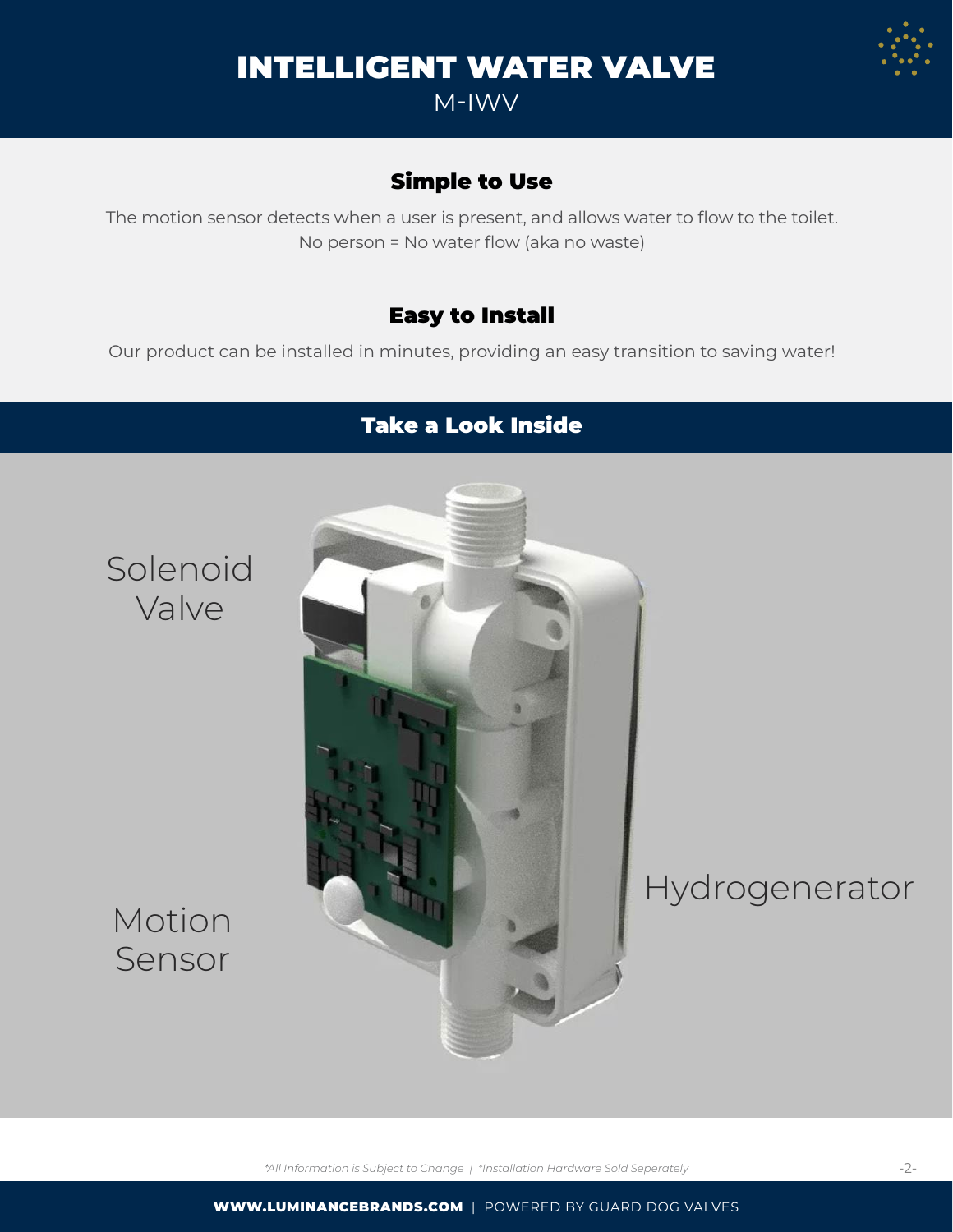

## INTELLIGENT WATER VALVE

## M-IWV

## Technical Data

| Part Numbers                     | M-IWV                            |
|----------------------------------|----------------------------------|
| <b>Operating Temperature</b>     | $32^{\circ}$ - 104°F (0° - 40°C) |
| Minimum Operating Water Pressure | 3 PSI (0.02 MPa)                 |
| Thread                           | 1/4 NPT (both sides)             |
| Motion Sensing                   | Digital Passive IR               |
| Detection Distance               | 2m (6.56 ft)                     |

## Dimensional Drawings





[14,6]